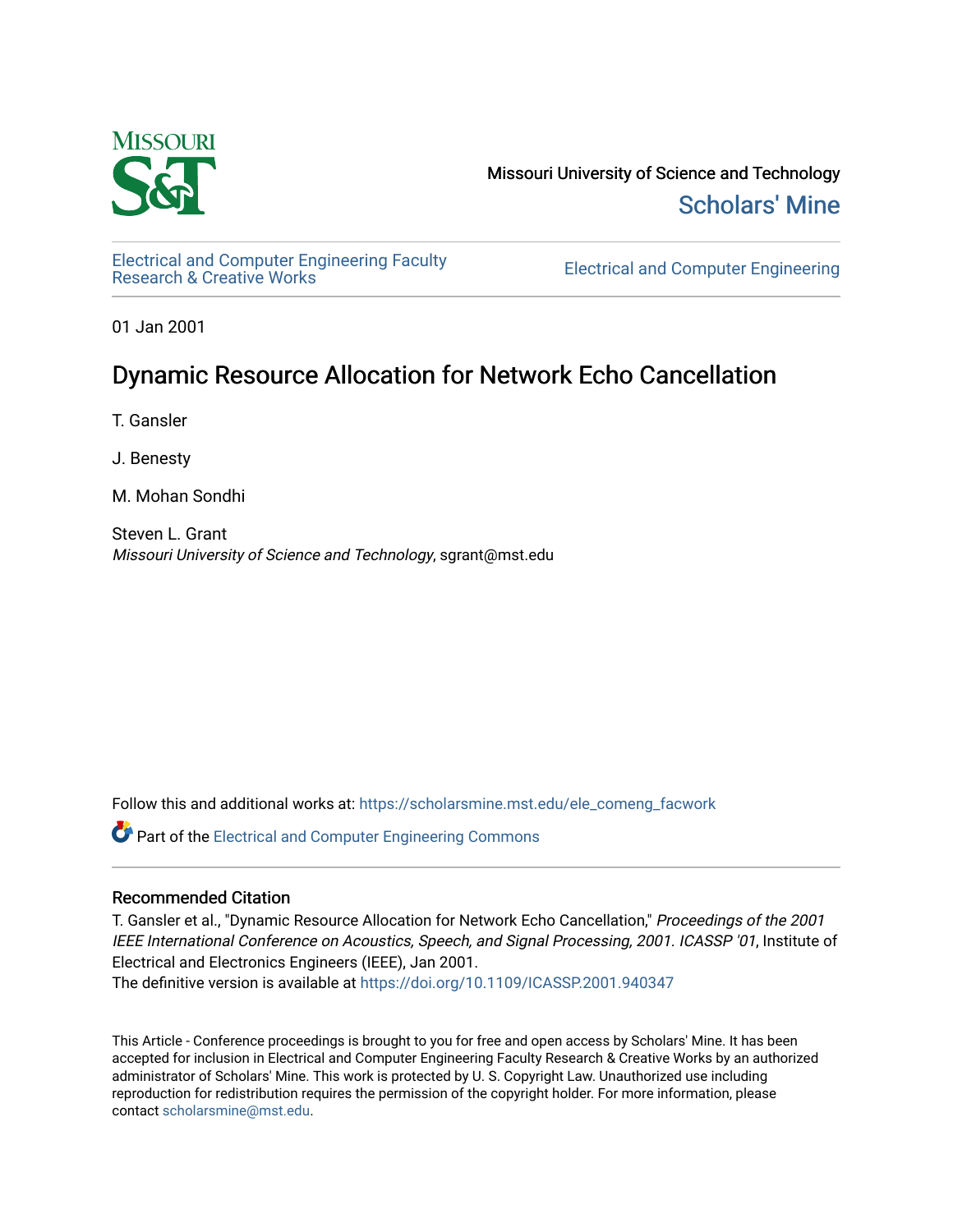## **DYNAMIC RESOURCE ALLOCATION FOR NETWORK ECHO CANCELLATION**

*Tomas Gander; Jacob Benesty, M. Mohan Sondhi, and Steven L. Gay* 

Bell Laboratories, Lucent Technologies 600 Mountain Avenue Murray Hill, New Jersey 07974-0636

[{gaensler,jbenesty,mms,slg}@bell-labs.com](mailto:gaensler,jbenesty,mms,slg}@bell-labs.com)

Network echo canceler chips are designed to handle several channels simultaneously. With the processing speeds now available, a single chip might handle several hundred channels. In current implementations, however, the adaptation algorithm is designed for a single channel, and the computations are replicated *N,* times, where  $N_c$  is the number of channels. With such an implementation, the computational requirement is  $N_c$  times the *peak* load for *a* single channel. The number of computations required in each channel, however, varies widely over time. Therefore, a considerable reduction in computational load can be achieved by designing the system for the *average* load plus a margin to account for load variations. The reduction in complexity is achieved by exploiting three features: (a) the inherent pauses in conversations, (b) the sparseness of network echo paths, and (c) the fact that an adaptive filter does not need to be updated when the error signal is small. In this papcr it is shown that, in principle, such a design can reduce the computational load by a very large factor - perhaps as large as thirty. It remains to be seen whether a customized hardware architecture can be implemented to fully take advantage of the proposed algorithm.

#### **1. INTRODUCTION**

Current algorithms for network echo cancelers are designed without regard to the fact that, invariably, a single canceler chip handles many conversations simultaneously. This implies that for *N,*  channels, the processor must handle  $N_c$  times the *peak* computational load of a single channel. If the number of channels is large, however, it should be possible to reduce the demands on the processor to something close to *N,* times the *average* load. Some additional computational capacity would, of course, be necessary to take care of statistical fluctuation in the requirements, but the required safety margin becomes smaller as  $N_c$  becomes larger. (With the speed and memory now available on a chip, the number of channels can be several hundred, so the safety margin might not have to be large.) Once the problem is looked upon as that of dealing with a large number of channels, it is also possible to take advantage of other knowledge about speech pattems and characteristics of long distance circuits to further reduce the computational load. In this paper, we show how the computational requirement can, in principle, be reduced by a very large factor  $-$  perhaps as large as thirty.

Basically we capitalize on three facts. First, during a telephone conversation, there are many pauses in each speech signal. These pauses have been exploited to decrease the idle time in tele-

**ABSTRACT phone connections, so called TASI (time assignment speech inter**polation) networks, since the 1960s'[ I]. An echo canceler *too* can take advantage of these pauses. Second, network echo paths are sparse, i.e. only a few coefficients are nonzero. By utilizing this sparseness property of the responses, it is possible to increase the convergence rate and decrease the complexity of adaptive filters *[2],* **[3],** [4], *[5].* Finally, echo paths do not change much during a conversation. Hence the adaptive filter need not be updated continuously. It is estimated that it needs to be updated perhaps only 10% of the time. These three features can be exploited to design an efficient algorithm.

> The paper is organized as follows: In Section 2 the proportionate normalized least mean squares (PNLMS) algorithm is briefly presented. Section 3 gives some proposals on how to simplify the PNLMS algorithm, and shows the reduction in complexity that may be achieved. Performance simulations are presented in Section 4, and Section 5 gives a discussion of the results and problems associated with this approach.

#### **2. THE PNLMS ALGORITHM**

In this section, we give a brief description of the PNLMS algorithm; for more details see [6, **71.** In derivations and descriptions, the following notation is used:

- $x(n)$  = Far-end signal,
- $y(n)$  = Echo and background noise possibly including near-end signal,
- $\mathbf{x}(n) = [x(n) \cdots x(n-L+1)]^T$ , Excitation vector,  $h = [h_0 \cdots h_{L-1}]^T$ , True echo path,
- $\hat{\mathbf{h}}(n) = [\hat{h}_0(n) \cdots \hat{h}_{L-1}(n)]^T$ , Estimated echo path.

Here  $L$  is the length of the adaptive filter, and  $n$  is the time index.

The PNLMS algorithm was proposed in *[6].* In this algorithm, an adaptive individual step-size is assigned to each filter coefficient. The step-sizes are calculated from the last estimate of the filter coefficients in such a way that a larger coefficient receives a larger increment, thus increasing the convergence rate of that coefficient. This has the effect that active coefficients are adjusted faster than non-active coefficients (i.e. small or zero coefficients). Hence, PNLMS converges much faster than NLMS for sparse impulse responses (i.e., responses in which only a small percentage of coefficients is significant). Most impulse responses in the telephone network have this characteristic.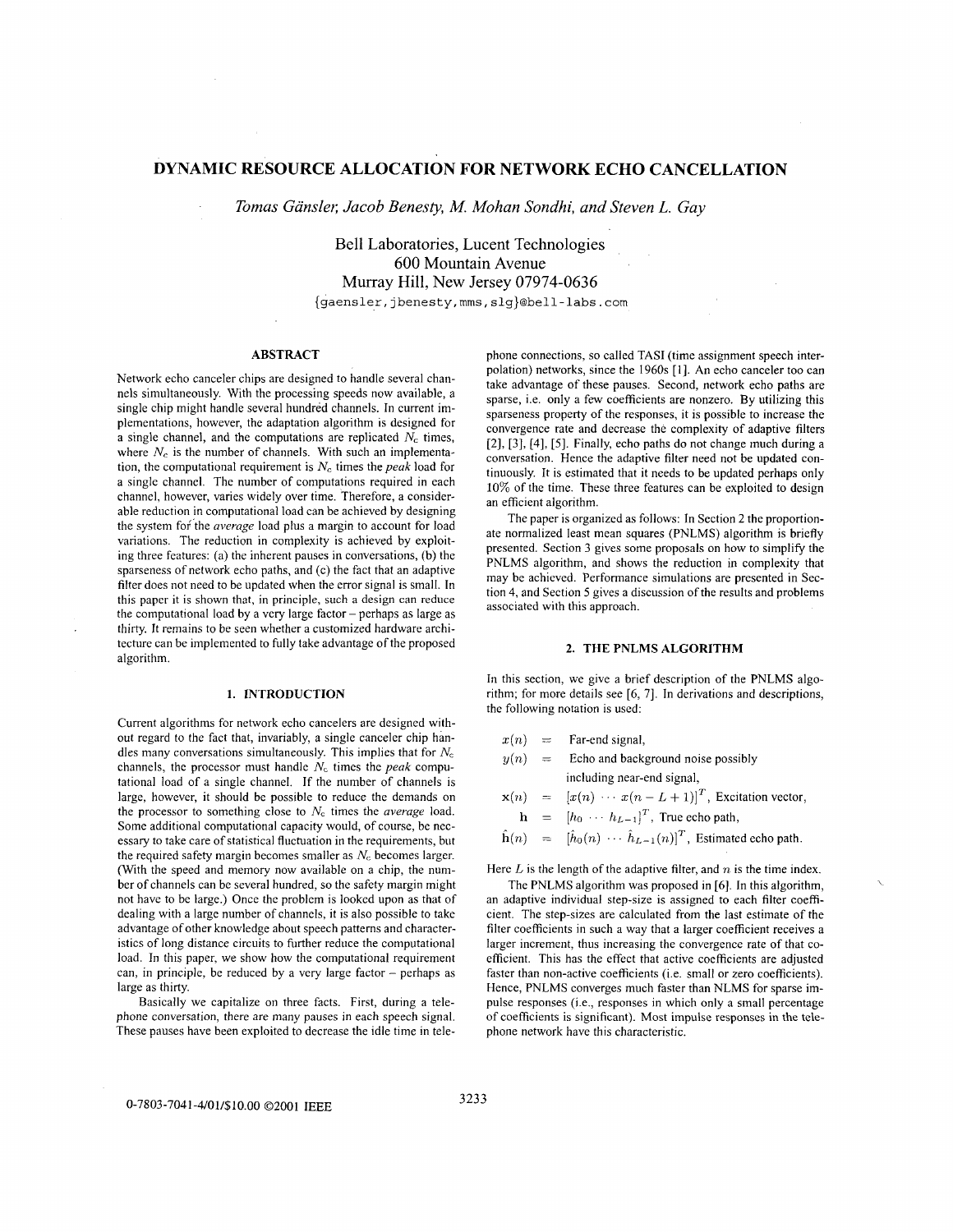The PNLMS algorithm is described by the following equations:

$$
e(n) = y(n) - \hat{\mathbf{h}}^T(n-1)\mathbf{x}(n), \qquad (1)
$$

$$
\hat{\mathbf{h}}(n) = \hat{\mathbf{h}}(n-1) + \frac{\mu \mathbf{G}(n) \mathbf{x}(n)}{\mathbf{x}^T(n) \mathbf{G}(n) \mathbf{x}(n) + \delta} e(n), \quad (2)
$$

$$
\mathbf{G}(n) = \text{diag}\{g_0(n), \ldots, g_{L-1}(n)\}.
$$
 (3)

 $G(n)$  is a diagonal matrix which adjusts the step-sizes of the individual taps of the filter,  $\mu$  is the overall step-size parameter, and  $\delta$ is a regularization parameter which prevents division by zero and stabilizes the solution when speech is used as the input (far-end) signal. The diagonal elements of  $G(n)$  are calculated as follows [61:

$$
\gamma_l(n+1) =
$$
  
\n
$$
\max\{\rho \max\{\delta_p, |\hat{h}_0(n)|, \dots, |\hat{h}_{L-1}(n)|\}, |\hat{h}_l(n)|\},(4)
$$
  
\n
$$
0 \le l \le L - 1,
$$
  
\n
$$
g_l(n+1) = L\gamma_l(n+1)/\sum_{i=0}^{L-1} \gamma_i(n+1),
$$
  
\n
$$
0 \le l \le L - 1.
$$

Parameters  $\delta_p$  and  $\rho$  are positive numbers with typical values  $\delta_p =$ 0.01,  $\rho = 5/L$ .  $\rho$  prevents coefficients from stalling when they are much smaller than the largest coefficient and  $\delta_{\rm p}$  regularizes the updating when *all* coefficients are zero at initialization.

#### **3. PROPOSALS FOR REDUCED COMPLEXITY**

In this section, we outline the principles of a simplified algorithm that exploits properties of network echo cancellation described in the previous section. We also present the theoretical complexity gains one can achieve. It is assumed that one or more computation engines serve the channels and some logic has been designed to control and distribute the resources. Decisions, e.g., which channels should be updated, are based on results from voice activity and double-talk detection.

An algorithm that takes advantage of the sparseness of the impulse response to improve convergence rate is the PNLMS algorithm *[7].* However, its complexity is greater by a factor of 2 compared to that of the standard NLMS algorithm. In the following, we show that we can do much better than these algorithms from a complexity point of view.

#### **3.1. A simple algorithm to update only active channels and coefficients**

In a two-way conversation each talker is active only about half of the time; additionally, there are pauses between sentences and syllables. During these inactive time slots no coefficient updating is needed. Furthermore, since network echo path responses are sparse, we can focus computations on only the active (non-zero) coefficients. The following algorithm saves a large number of multiplications at the expense of some additional overhead compared to current implementations of NLMS and PNLMS. The key features are: (1) No coefficient is updated if the channel is inactive or double-talk has been detected. (2) No coefficient is updated if the residual error is sufficiently small. **(3)** Step-sizes for the active taps can all be made equal instead **of** the step-sizes specified by the matrix  $G(n)$ . (4) All coefficients are updated (i.e., an NLMS iteration is made), every Mth iteration. Only the active coefficients are updated at all other iterations. *(5)* The index of active coefficients is updated every  $M$ th iteration.

Periods of inactivity are easily identified with a look-ahead of one, or a few, samples at the outputs of the voice activity and double-talk detectors. Hence the first item is easily implemented. The implementation of item 2 is explained in the next subsection. Items 3-5 are implemented as follows:

Let us first define an "active set," i.e., the set of active tap weights. To this end, define a threshold *T,* and sort the tap weights in descending order of absolute value. Then define the active set *A,* as the first **La** weights in this list, such that their cumulative magnitude just exceeds *T* times the cumulative magnitude of *all*  the *L* taps of the filter. In symbols

$$
A_{s} = \{l : \min_{l \in A_{s}} \{|\hat{h}_{l}(n)|\} > \max_{l \notin A_{s}} \{|\hat{h}_{l}(n)|\},\
$$

$$
T \sum_{l=1}^{L-1} |\hat{h}_{l}(n)| \leq \sum_{l \in A_{s}} |\hat{h}_{l}(n)|
$$

$$
\leq T \sum_{l=1}^{L-1} |\hat{h}_{l,n}| + \max_{k \notin A_{s}} \{|\hat{h}_{k}(n)|\}.
$$
 (6)

The threshold *T* is selected in the range  $T = [0.9, 1)$ . From an implementation point of view it may be appropriate to limit the maximum size of the set to  $L_{\text{max}}$  thus  $L_a \leq L_{\text{max}} < L$ . The maximum load of a channel can thereby be limited. For  $M - 1$ consecutive iterations the coefficients of the active set are updated as follows:

$$
e(n) = y(n) - \sum_{l \in A_{\rm s}} \hat{h}_l(n-1)x(n-l), \qquad (7)
$$

$$
\hat{h}_l(n) = \hat{h}_l(n-1) + \frac{\mu x(n-l)}{\sum_{l \in A_s} x^2(n-l) + \delta} e(n), l \in A_s.
$$
 (8)

Every A4th iteration a full NLMS iteration is made, i.e.,

$$
e(n) = y(n) - \hat{\mathbf{h}}^T(n-1)\mathbf{x}(n), \tag{9}
$$

$$
\hat{\mathbf{h}}(n) = \hat{\mathbf{h}}(n-1) + \frac{\mu \mathbf{x}(n)}{\mathbf{x}^{T}(n)\mathbf{x}(n) + \delta} e(n). \tag{10}
$$

Increasing *M* will reduce the average complexity but also worsen tracking performance. Moreover, with  $T = 1$  the active set covers all the taps, and we get the standard NLMS algorithm. In the simulations described in Section 4 we used  $M = 10$ .

#### **3.2. Stopping adaptation when small residual error is detected**

Echo paths on the network vary slowly, in general. Hence adaptation is needed only at a small percentage of iterations, perhaps no more than 10%. This would yield a huge reduction in computations, since on a vast majority of iterations we need to compute only the convolution with the small number  $(L_a)$  of coefficients in the set  $A_s$ . Therefore we propose that when the error signal is sufficiently small, we do not update or sort the tap weights. Asymptotically, for network echo cancelers, the complexity of this algorithm would thus be reduced essentially to the computation of a convolution on the active taps only.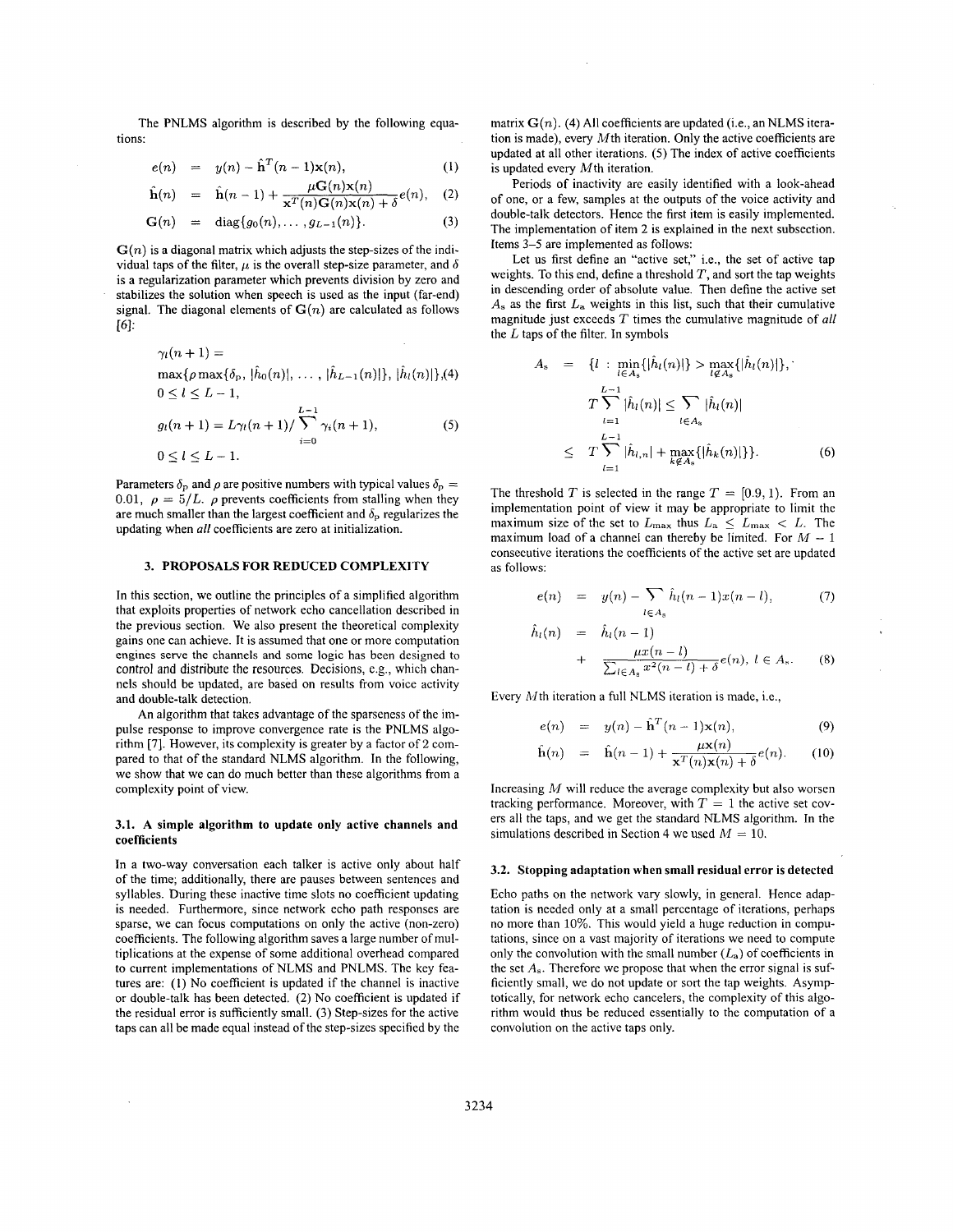**A** good decision variable, to decide if the residual error is small enough, is the normalized mean square error (in dB) defined as follows:

$$
\xi_{\rm r}(n) = 10 \log_{10} \left( \frac{\langle e^2(n) \rangle_{N_{\rm r}}}{\langle y^2(n) \rangle_{N_{\rm r}} + \delta_y} \right), \tag{11}
$$

where

$$
\langle e^2(n) \rangle_{N_r} = \frac{1}{N_r} \sum_{n - N_r + 1}^{n} e^2(n) \tag{12}
$$

is the mean square error and  $\langle y^2(n) \rangle_{N_r}$  is analogously defined. The regularization parameter  $\delta_y$  prevents division by zero during silences between words, and  $N_r$  is the length of the window used to estimate energy. *N,* should preferably be chosen small in order not to degrade the tracking performance of the adaptive algorithm when the echo path changes.

The adaptive algorithm proceeds as follows: at each iteration *n,* (11) is computed and  $\xi_{r}(n)$  is compared to a threshold  $T_{r}$  (a typical range is  $T_r = [-40, -30]$ . The decision rule is simple: if  $\xi_{r}(n) \geq T_{r}$ , then the residual error is not considered small enough and the algorithm continues to update; If  $\xi_r(n) < T_r$ , then the residual error is considered negligible and the algorithm neither updates nor sorts the taps of the filter. However, the convolution on the active taps is still performed.

#### **3.3. Theoretical reduction in complexity**

The complexity of the proposed algorithm is compared to a PNLMS implementation with respect to multiplications and other required computations. Computations required for the various steps of the proposed algorithm are: Eq. (6):  $k_0 L \log_2(L) + 2L + L_a$  (sorting instructions)<sup> $\cdot$ </sup>, Eq. (7):  $L_a$  (multiplications), Eq. (8):  $2L_a$  (multiplications), Eq. (9): *L* (multiplications), Eq. (10): 2*L* (multiplications), where  $k_0$  is a proportionality constant for the sorting algorithm. Let the probability of active speech be denoted by *p;* and the probability of active adaptation by  $p_a$ . Then, assuming equal weight for multiplications and sorting instructions, the average required number of computations is

$$
C_0 = p_s p_a \frac{3L}{M}, \text{ full NLMS update}, \qquad (13)
$$

$$
C_1 = p_s \frac{(M-1)(1+2p_a)L_a}{M}, \qquad (14)
$$

update of active coefficients,

$$
C_2 = p_s p_a \frac{L + L_a + k_0 L \log_2(L)}{M},
$$
 (15)  
update of the active set,

and the average total number of computations is

$$
C_{p,alg} = C_0 + C_1 + C_2. \tag{16}
$$

For comparison, note that the implementation of NLMS and PNLMS requires (with equal weight for multiplications and comparisons):

$$
C_{\text{NLMS}} = 2L + 1, \tag{17}
$$

$$
C_{\rm PNLMS} = 6L. \t(18)
$$



**Fig. 1.** Impulse responses of the two hybrids used in our simulations.

As an illustration, assuming the expected typical values:  $p_s$  = 0.5,  $p_a = 0.1$ ,  $L_a = 100$ ,  $k_0 = 1$ ,  $M = 10$ ,  $L = 768$ , we find that

$$
C_{\rm p,alg} \approx 70, \tag{19}
$$

$$
C_{\text{NLMS}} = 1537, \tag{20}
$$

$$
C_{\text{PNLMS}} = 4608, \tag{21}
$$

which shows that the average complexity of the proposed algorithm could be drastically less than that of NLMS or PNLMS. However, for various reasons, the estimate in (19) should not be taken literally. First, it does not allow for a safety margin, and it is not yet clear how large that needs to be made. Second, at present there is no hard evidence to justify the estimate  $p_a \approx 0.1$ . Third, the estimate of complexity of the sorting algorithm is not rigorous. Finally, the choice of  $M = 10$ , that controls the initial convergence rate has not yet been optimized. Nevertheless, a reduction in complexity by a factor as large as 20 or 30 appears to be possible.

### **4. SIMULATIONS OF THE PROPOSED ALGORITHM**

In this section we compare the performance, in terms of convergence rate and tracking, of our proposed algorithm vs. NLMS and PNLMS. We also compare the difference in performance for the proposed algorithm when the adaptation is halted according to the criterion in Section 3.2. Figure 1 shows impulse responses of the hybrids used in our simulations. These represent two generic types of responses that can be expected in practice. Speech is used as excitation signal.

The performance of the algorithms is evaluated by using the misalignment (MIS) which is given by,

$$
MIS(n) = ||\hat{\mathbf{h}}(n) - \mathbf{h}|| / ||\mathbf{h}||, \qquad (22)
$$

where h is the impulse response of the true echo path.

<sup>&#</sup>x27;This assumes that an algorithm **like** *quicksort* **is used.**